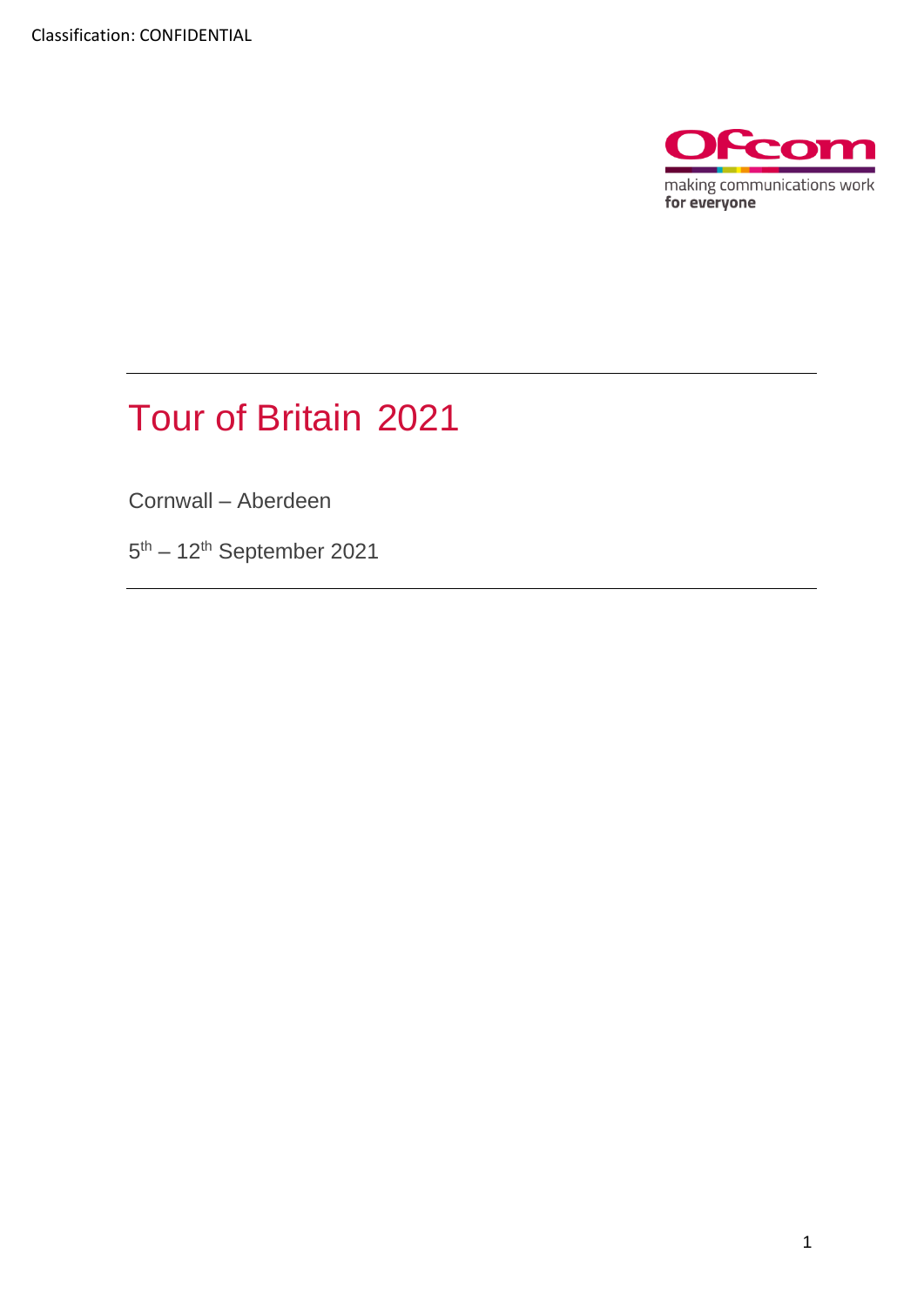Tour of Britain 2021 Web Page

## **Introduction**

The Tour of Britain 2021 has been designated as a Major Event, where careful control of frequency assignments will need to be implemented in order to establish a successful working system.

This year the Event will be coordinated by Des Vitalis.



Des Vitalis

Our office contact details are

+44 (0) 207 981 3803 or emai[l pmse@Ofcom.org.uk](mailto:pmse@arqiva.com)

During the event, we can be contacted on

+44 (0) 7595 089421 or email des.vitalis@ofcom.org.uk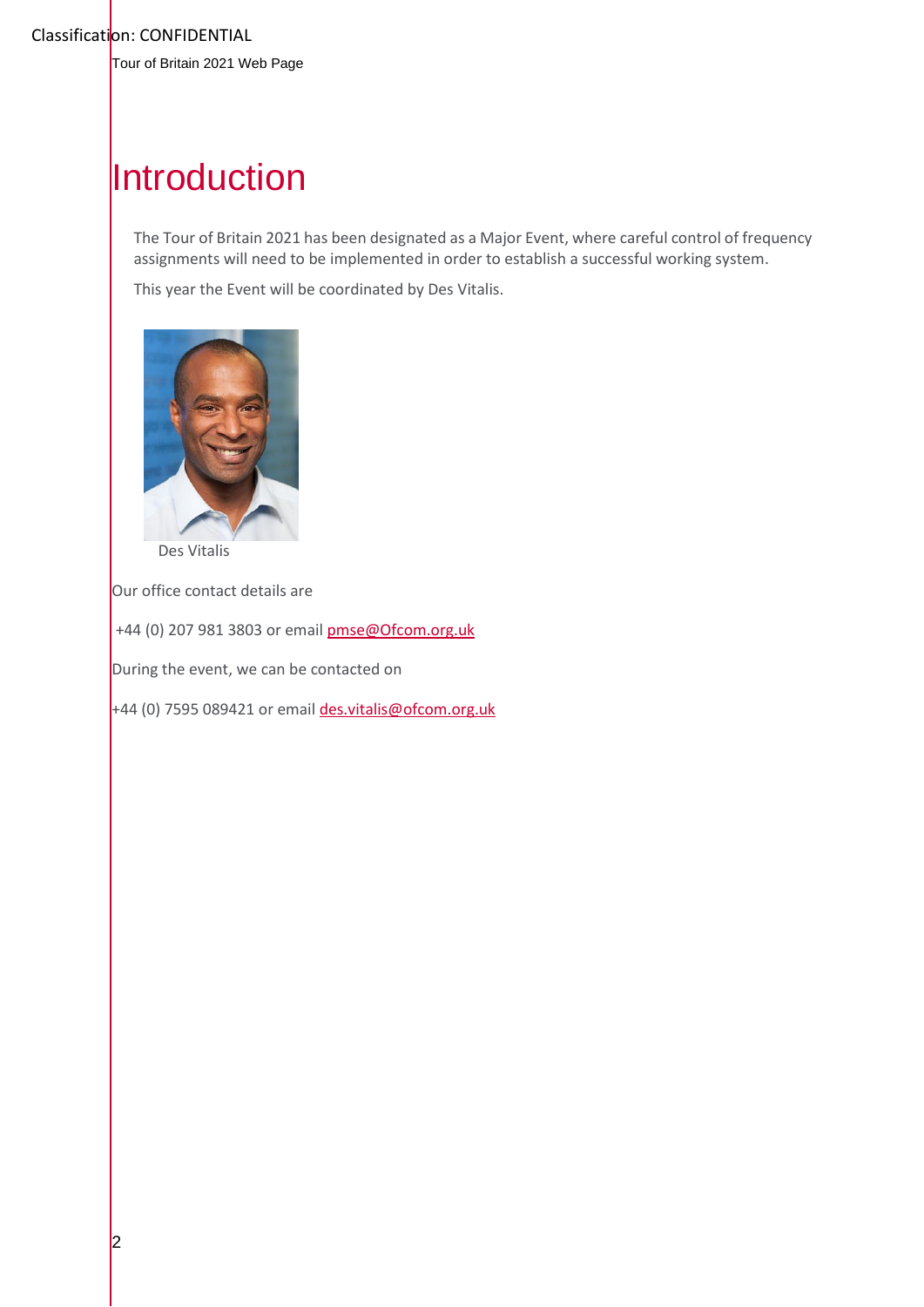

## **Contents**

| <b>Section</b> |                            | Page                         |
|----------------|----------------------------|------------------------------|
| $\sim$ 1       | <b>Application Process</b> |                              |
| 2              | Coordination and Licensing | 5                            |
| 3              | Event Time                 |                              |
| 4              | <b>Useful Contacts</b>     | Error! Bookmark not defined. |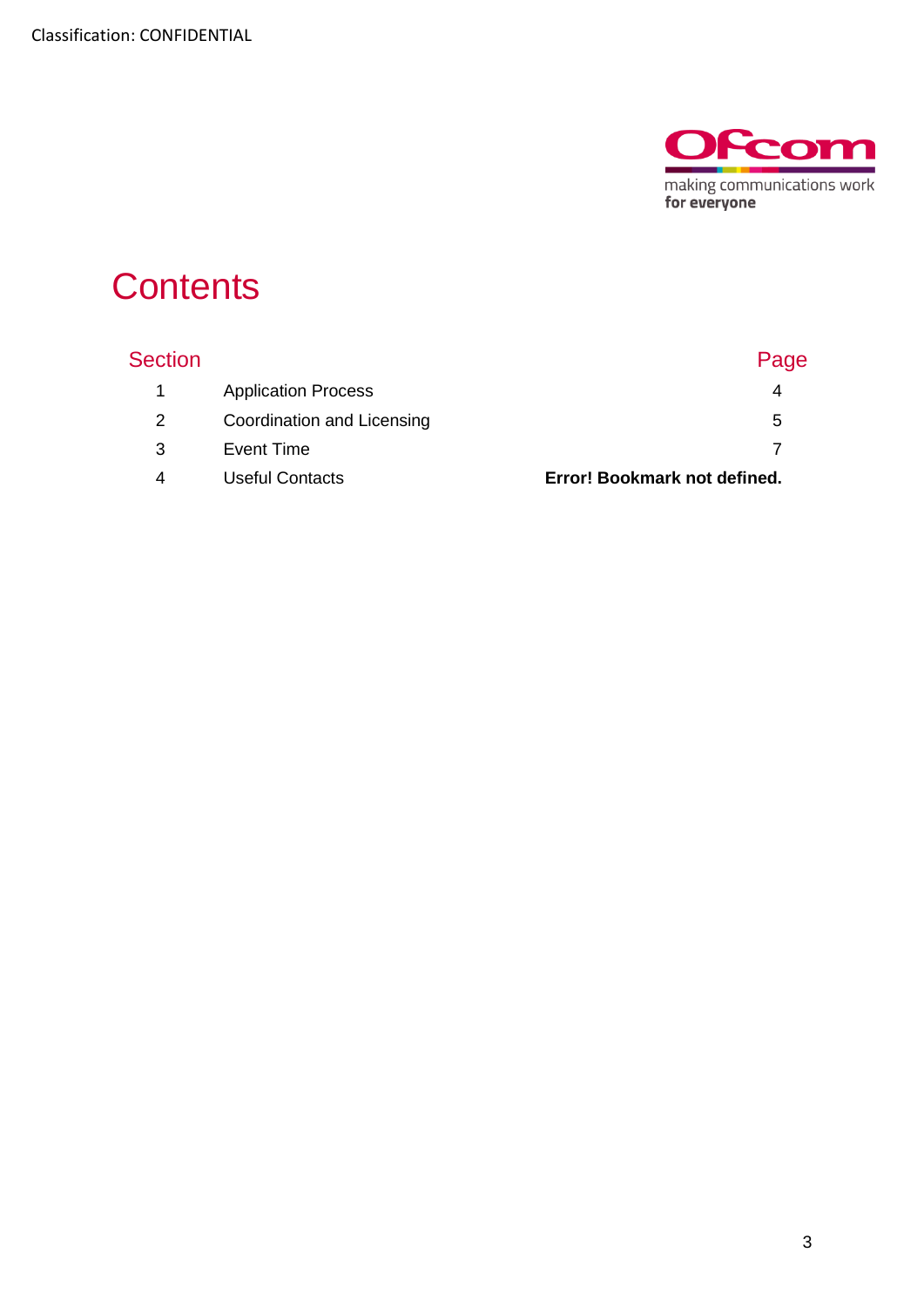Tour of Britain 2021 Web Page

### **Section 1**

# <span id="page-3-0"></span>**Application Process**

### **1.1**

.

Talkback spectrum and wireless cameras will be in high demand at for this Event, so applicants are asked to submit their requests at the earliest possible opportunity.

It is advisable to submit frequency applications by the 23<sup>rd</sup> of July 2021, as applications submitted later than this may not be accommodated as required.

As the Tour of Britain is designated a Major Event, applications for frequencies will not be subject to PMSE's usual three day turnaround rule. All frequency applications will be collated and worked on at the same time in order to achieve the best frequency allocation plan. Applications can be submitted via the online Event application process, or by submitting an application form in the usual manner.

With the impact of COVID-19 on the PMSE sector timeframes may be difficult to follow this year. However, the deadlines above will need to be adhered to in order to facilitate a successful frequency plan, whilst allowing time for any changes needed prior to the start of the event.

To download the official Tour of Britain application form, please visit our website [www.ofcom.org.uk/pmse](http://www.ofcom.org.uk/pmse) .

On receipt of all frequency applications customers will be notified via email that their application has been received. Once applications have been reviewed, customers will be contacted if there are any immediate concerns regarding their requirements, or if any relevant information has been omitted.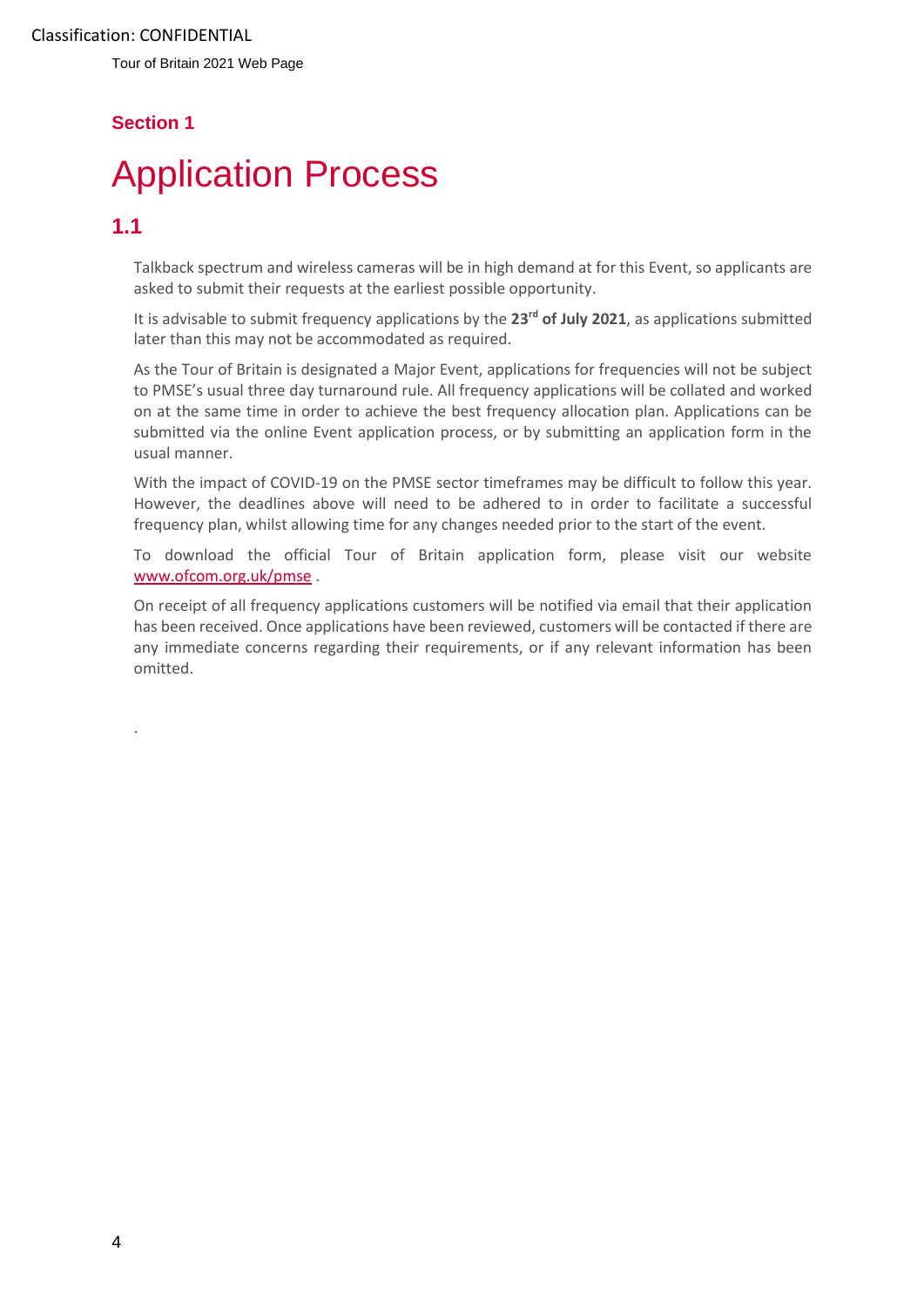

#### **Section 2**

## <span id="page-4-0"></span>**Coordination and Licensing**

There will be high demand for wireless talkback and wireless microphones for the Tour of Britain, but Ofcom PMSE will endeavour to satisfy all requirements.

The main areas of concentrated frequency use are the start and finish points of any stage, so it is vital from a coordination perspective that the locations of all talkback antennas are made known. This includes the precise location of transmit and receive antennas along entire length of the courses. If antennas locations are not made known, Ofcom PMSE will call to obtain this information, which may delay the process. Cycling Events such as the Tour of Britain have a heavy element on team participation. Communication between cyclists and team controllers is therefore vital, so frequencies used in this regard will need to be declared. This will be done by offering carefully chosen frequencies that offer protection from sources of interference.

A common element in previous cycling events coordinated by Ofcom PMSE has been the inability to retune team radios to frequencies that are legally usable in the UK. In order to successfully acquire a licence for team radios it is imperative team radios are programmed to transmit on frequencies within the PMSE bands. If this is not possible it is highly likely that Ofcom PMSE will be unable to issue a licence. For more advice on this please contact the event coordinator.

Information key to the coordination process includes:

- The number of wireless microphones, in ear monitors and wireless talkback systems and wireless cameras required
- The frequency range that equipment will tune across (greater flexibility will aid the coordination process)
- Radio communication frequencies between cyclists and other team members must be declared
- The dates and times that frequencies are needed
- The location of wireless talkback antennas at the start and finish points as well as along the course
- Location of receive points
- Heights above ground level for airborne frequencies

Such information can be included on the application form or an accompanying email

When Licences have been processed, a secure payment link will be emailed to the applicant. Once confirmation of payment has been received, the Licence will be issued and emailed to the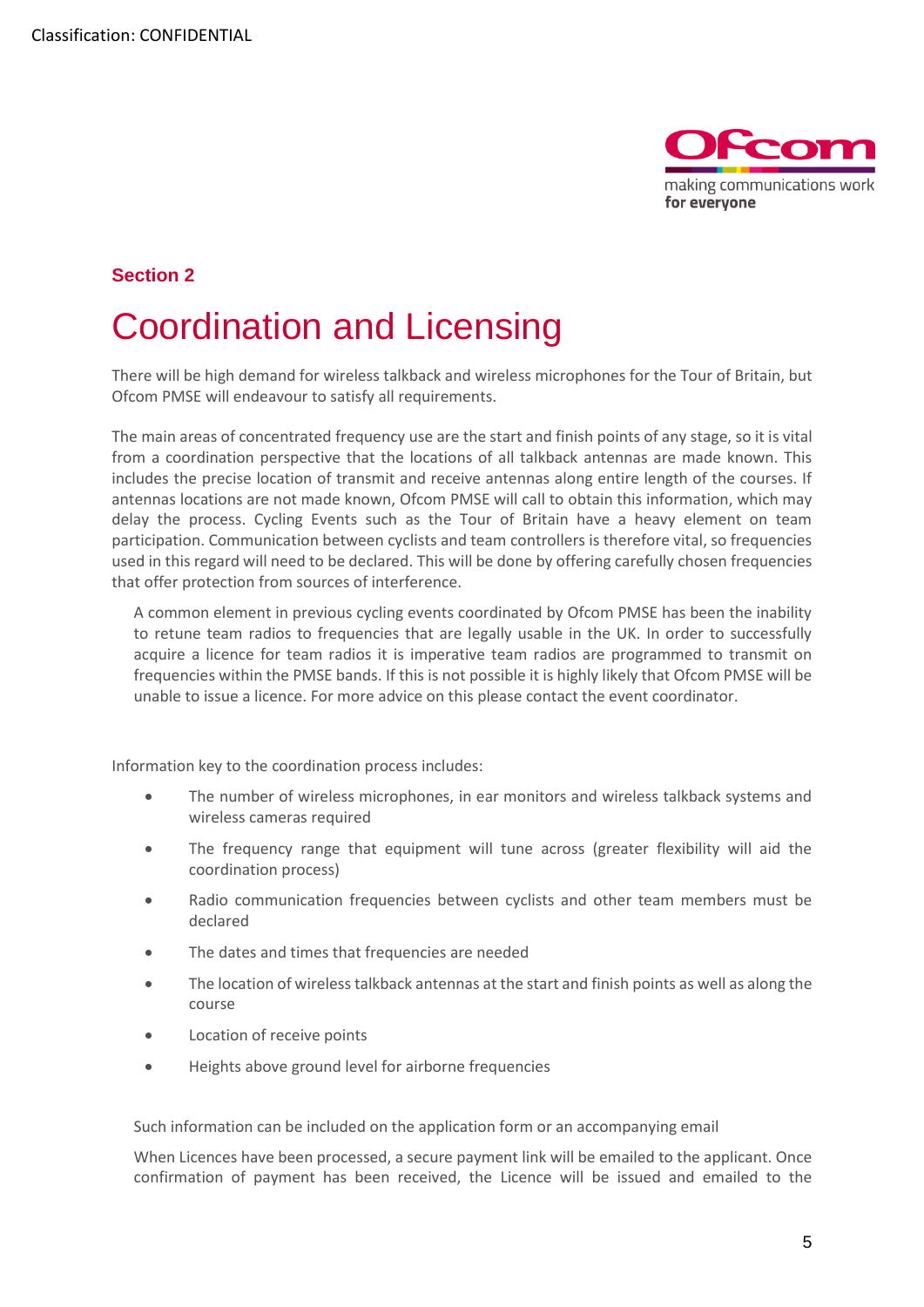Tour of Britain 2021 Web Page

applicant. Applications received within the stated time periods will have Licences issued on or before the **20th of August 2021**, allowing sufficient time for equipment to be retuned or programmed. Payment can be made via the secure payment link or by carnet tokens.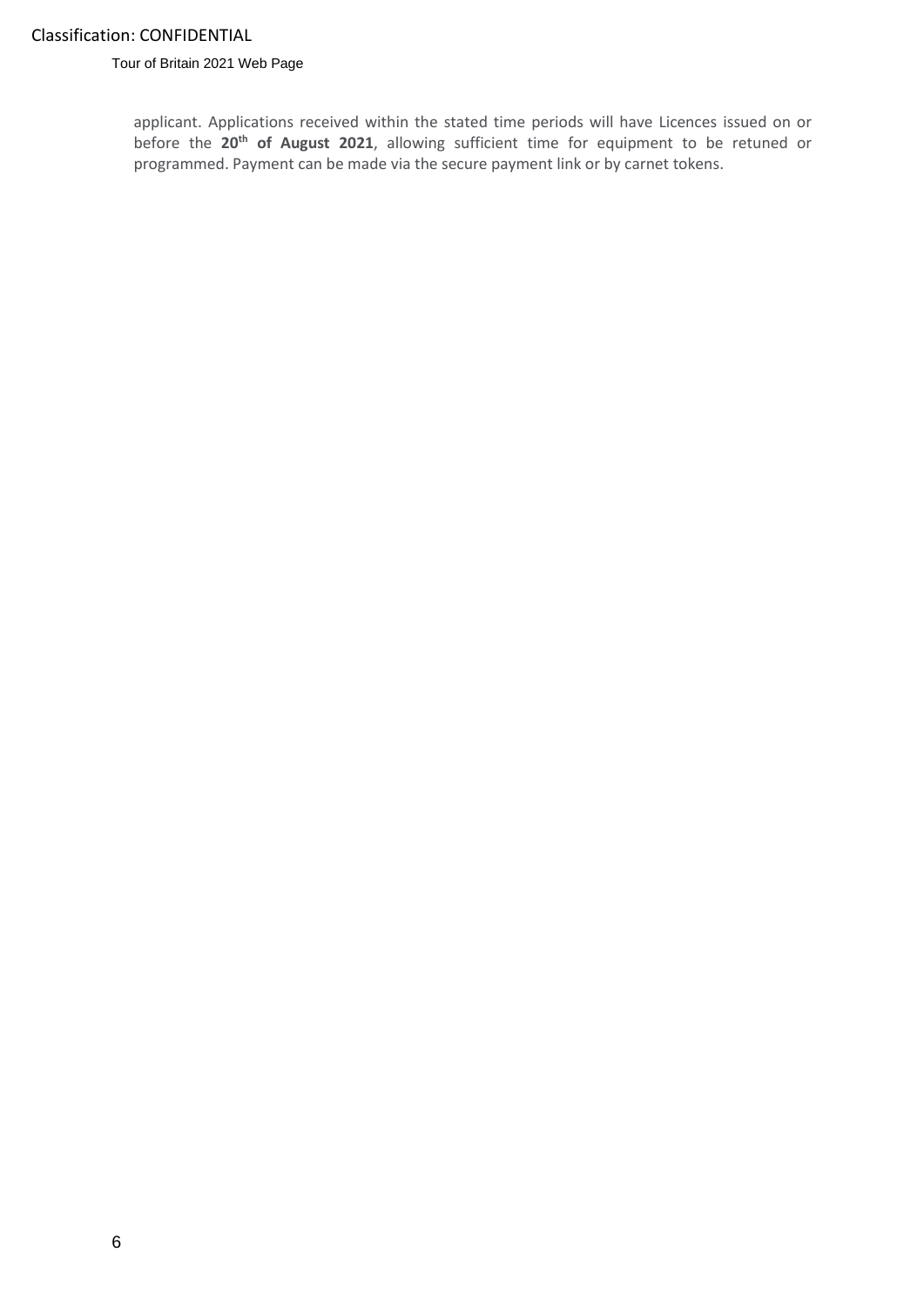

# <span id="page-6-0"></span>**Section 3 Event Time**

**3.1**

During the Event it is imperative that all frequencies are used within the terms and conditions of the Licence held. This includes transmission of frequencies only during the times and dates stated on the Licence, not exceeding the designated maximum power, transmitting frequencies only from the location specified on the Licence or as discussed with the Event Coordinator.

If interference is experienced during the Event the Event Coordinator will be available to assist during office hours by way of investigating the possible cause of the interference. If the cause is identified the necessary steps will be taken. If interference occurs outside of office hours the Emergency Coordinator will be able to assist.